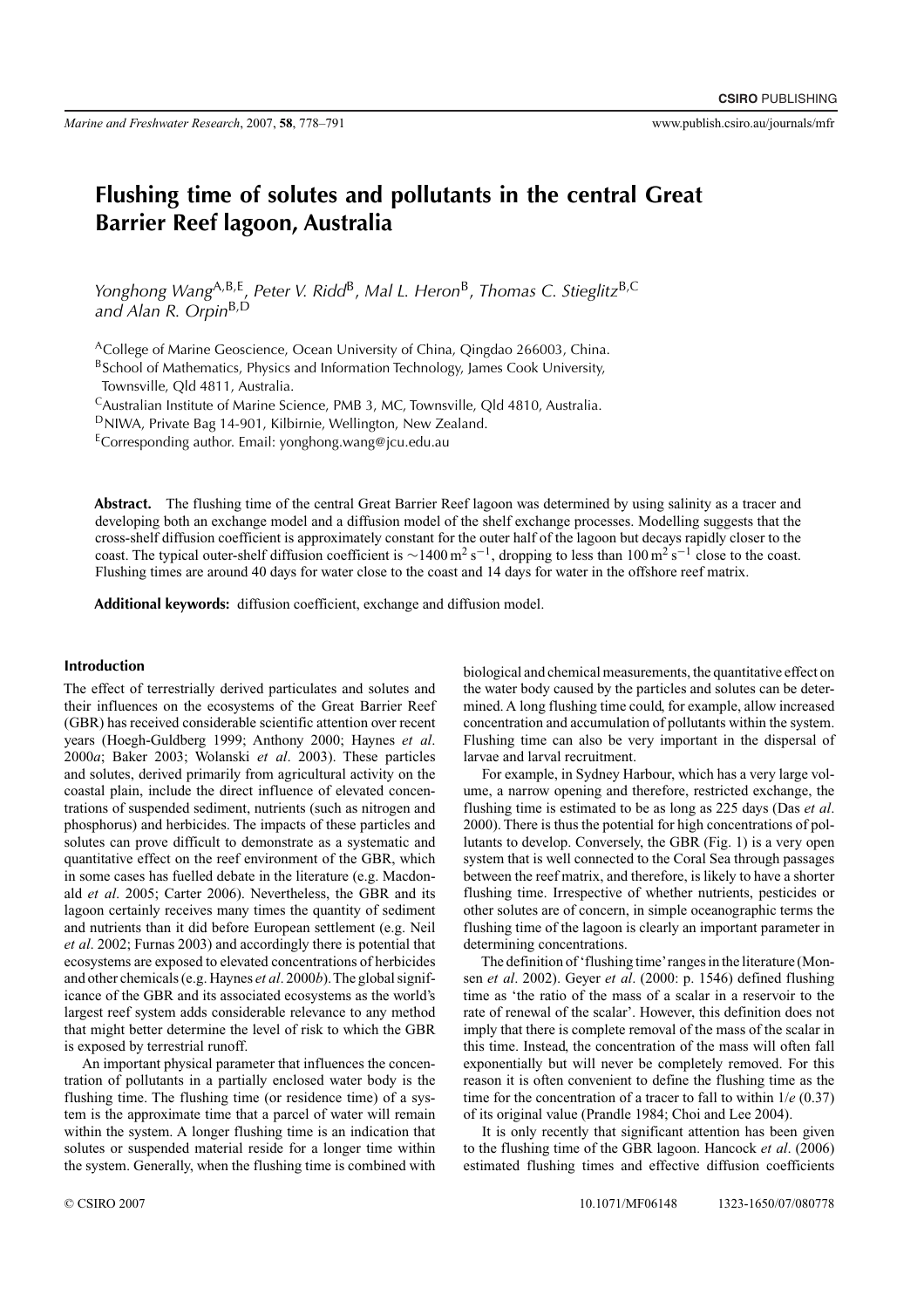Flushing time of the central Great Barrier Reef lagoon *Marine and Freshwater Research* 779



**Fig. 1.** Location of six conductivity–temperature–depth (CTD) transects in the Great Barrier Reef lagoon. The inshore 30 km of transects I, III, IV, V  $(\Delta)$  were undertaken in July 11–17, 2005. The inshore 30 km of transects I–V  $(x)$  were undertaken in November 18–22, 2005. The inshore 50 km transect VI is the transect of Wolanski and Jones (1981) taken in 1979. The black dots show the positions of profiles taken in 28–30 November 2005.

using data of the abundance of radionuclides released from the sediment. This work used a very simple diffusion model to parameterise the mixing processes. Hancock *et al*. (2006) described relatively high diffusion coefficients and short flushing times by using the definition of the flushing time as the time for the concentration of a tracer to fall to within 1/*e* (0.37) of its original value. The inner lagoon waters mixed with those of the outer lagoon with a flushing time of 18 days and 45 days for the two regions they considered, one in the northern GBR and the other in the central GBR. Diffusion coefficients ranged from 140 to 240 m<sup>2</sup> s<sup>-1</sup> in the inner lagoon to a maximum of  $500 \,\mathrm{m}^2 \,\mathrm{s}^{-1}$  for the outer lagoon.

A completely different approach to determine the flushing time of the GBR lagoon was employed by Luick *et al*. (2007). In contrast to the simple model of Hancock *et al*. (2006) and extensive use of radionuclide data, Luick *et al*. (2007) applied a multi-nested two-dimensional numerical model to determine the length of time that introduced particles would remain in the lagoon. It was found that particles introduced into Halifax Bay in the central GBR region in February at the peak of the wet season would be mainly advected northwards along shore, and retained within the confines of the lagoon for long periods until they exited near the Torres Strait. The implication is that very little cross-shelf mixing occurred. In contrast, for particles introduced in August at the peak of the dry season, the primary direction of movement was along shore to the south-east, but again with very little offshore mixing processes. Flushing times inferred from these model outputs indicated flushing times of the lagoon may be very long (∼6 months) and the transport of particles is controlled by long-shelf advective processes not cross-shelf diffusion. Thus, it is evident that there is a significant conflict between the work of Hancock *et al*. (2006) and Luick *et al*. (2007), which requires attention.

In part to resolve this conflict, the current paper uses a different technique to determine the flushing time. The method herein is similar to that of Hancock *et al*. (2006) in that the calculations are based on concentration data and the use of a simple one-dimensional diffusion model. It is different to both of the previous approaches in its use of salinity as a conservative passive tracer. Salinity, or salt concentration, is a powerful tool that has often been used to determine flushing and mixing rates on continental shelves and estuaries (e.g. Nunes and Lennon 1986; Burling *et al*. 1999; Ridd and Stieglitz 2002). Salt is a conservative material and if salt and freshwater fluxes are known, it is often possible to develop models to describe exchange processes. Salinity has the further advantage that it is an easy parameter to measure, unlike radionuclides, and considerable archival data already exists.

Evaporation produces salinities at the coast of the GBR lagoon that can be roughly 1 ppt higher than normal seawater values (Walker 1981, 1982). During the dry season, when freshwater river inflow is negligible, the magnitude of the salinity elevation is dependent on the evaporation rate, and the degree of mixing with water from the Coral Sea. By using extensive measurements of the along and across-shelf salinity, and evaporation rates, it is possible to calculate the flushing time and large-scale diffusion coefficients of water in GBR lagoon. Confining the analysis to the dry season simplifies the analysis considerably because during the wet season a detailed knowledge of highly variable river discharges would be required to accurately calculate the salinity budget. Although the calculations of flushing time make use of the salinity data taken from the dry season, it is most likely that the flushing times in the wet season are similar, because with the exception of baroclinic flows, the physical processes of water movement and exchange with the Coral Sea are similar in the dry and wet seasons.

This paper uses both archival and new dry season hypersalinity data to determine the flushing time of the lagoon.The archival data are based on a year-long record of fortnightly sampling along a cross-shelf transect of salinity measurements taken by Wolanski and Jones (1979).These data give an invaluable insight into temporal variations in the hypersaline coastal fringe but only give very limited information about the spatial variations in salinity. In order to redress this shortcoming, the new data collected specifically for this work are a sequence of several shore-normal transects over a 180-km length of coastline. These data allow estimations of the long-shelf salinity gradient and long-shelf advective fluxes.

## *Location*

The 2000-km long GBR borders the continental shelf of the tropical North Queensland coast of Australia and is considered the world's largest coral reef system (Fig. 1). The main reef matrix of the GBR is located well offshore, generally between 20 and 150 km from the coast. The sheltered GBR lagoon is separated from the waters of the Coral Sea by the main reef matrix and although the middle lagoon has relatively few reefs, it contains other important benthic ecosystems such as seagrass and *Halimeda* beds (Schaffelke *et al*. 2005). Open ocean water can enter the lagoon through the passages in the outer reef (cross-shelf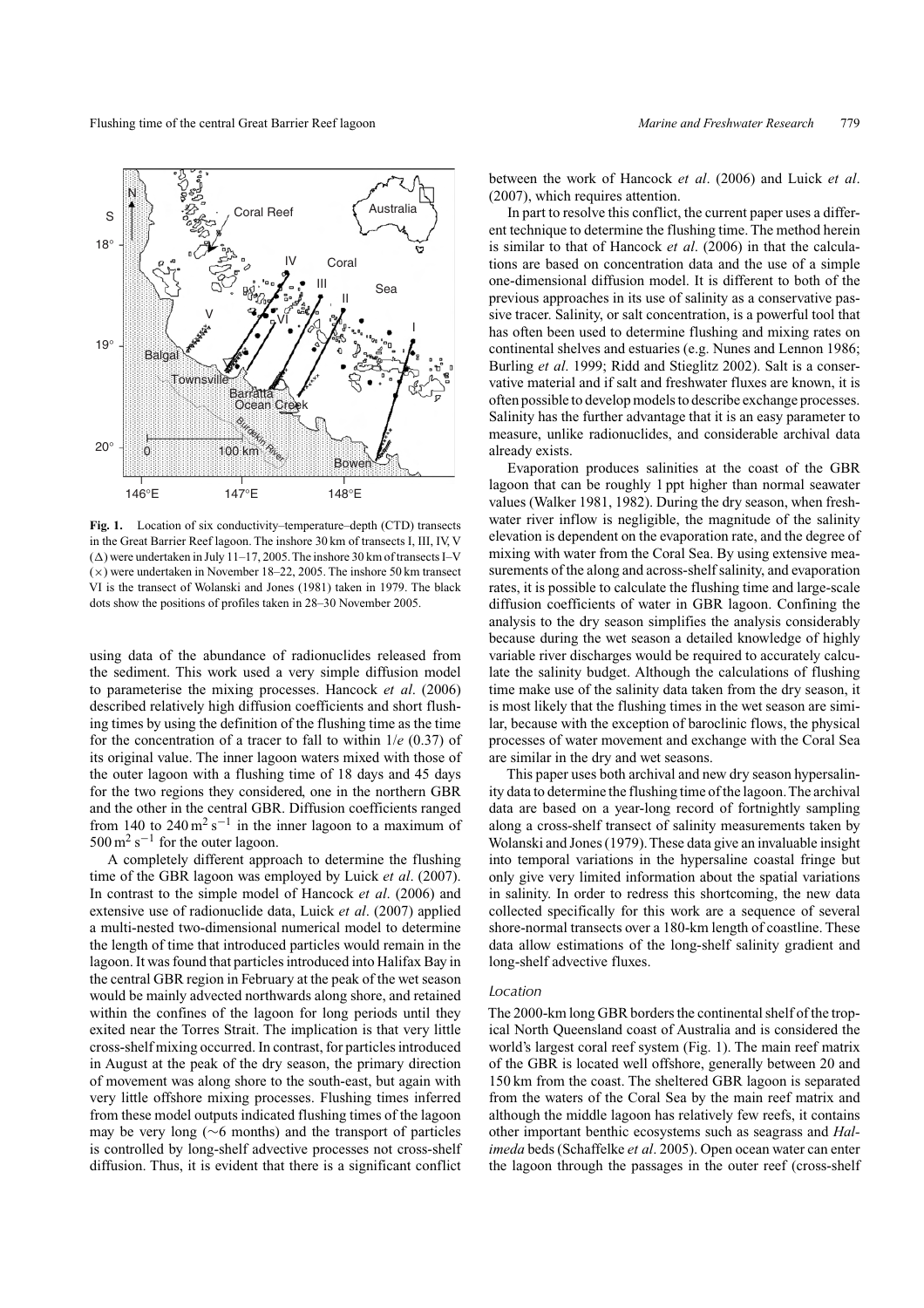exchange) or from the large southern opening of Capricorn Passage. An additional opening is at the northernmost extent of the reef in the Torres Strait. The current study is primarily concerned with the dry tropics section of the central GBR lagoon area that is over 500 km north of the Capricorn Passage.

The central GBR continental shelf is relatively flat, with an average slope of ∼1 : 2000 and no major changes in slope except for at the continental shelf break which is the seaward extremity of the GBR. The slope is very constant for the outer and middle shelf ( $\sim$ 1 : 2000), but steepens to  $\sim$ 1 : 1000 close to the coast where it intersects the shore-connected wedge of modern sediment.

Particles and solutes enter the lagoon via rivers, most of which only have significant discharge in short events during the wet season (January–April) (Furnas 2003). The 180-km-long section of the GBR of primary interest in the current study covers latitudes 20.2–18.3◦S, which form a significant fraction of the dry topics region of the North Queensland coast. The freshwater input in this area after the wet season is effectively zero (Wolanski and Jones 1981), an observation that considerably simplifies the application of the two models developed in this work because the salinity can be used as a conservative tracer.

### *Salinity exchange process in the GBR lagoon*

The most common example of a diffusive process is random turbulence common to most flows. These diffusive fluxes can be greatly enhanced by non-random processes, such as velocity shear (Taylor 1954). In the GBR lagoon, the large eddies that form behind reefs (Wolanski *et al*. 1996) create mesoscale turbulence that can be parameterised with a diffusion coefficient. These wakes are in the order of a kilometre across and have typical velocity scales in the order of  $0.1 \text{ m s}^{-1}$ . In addition to turbulent diffusion, there are a range of processes that may not be random in nature but which contribute to the cross-shelf dispersion of material within the GBR, some examples of which are portrayed in Fig. 2 and include: long-shelf variation in wind stress (Fig. 2*a*); removal of shelf waters from the lagoon by the East Australia Current (EAC) when it impinges onto the shelf (Fig. 2*b*); and shelf water dispersal by processes in the vertical plane (Fig. 2*c*–*e*). These processes are density-driven circulation by freshwater and hypersaline plumes, and circulation driven by wind-induced water-level variations. In each case flows are stratified, with water moving onshore at one level and offshore at another level.

None of the processes summarised in Fig. 2 give rise to a net flux of water into the GBR lagoon but each can be responsible for exchanging solutes if a concentration gradient exists. Provided one considers a depth and long-shore average of concentration, the fluxes are diffusive in nature, i.e. the fluxes are directly proportional to a concentration gradient. At any given location in the GBR lagoon, all of the processes shown in Fig. 2 may be occurring but there are insufficient data to quantify each separately. Instead, it is convenient to combine all the diffusion coefficients associated with these types of processes to form an assumed total diffusion coefficient that controls the depth and long-shelf average of the solute concentration.

Long-shore processes may also be responsible for the exchange of water between the GBR lagoon and the Coral Sea, particularly at the southern opening to the lagoon. The longshore current velocity is affected primarily by wind stress and the influence of the EAC (Brinkman *et al*. 2002). The dominant wind direction in this region is from the south-east during the trade wind season that starts around April and continues with diminishing intensity until around October. The trade winds tend to produce a northward-directed current close to the shore and oppose the influence of the EAC further offshore. The EAC has a typical southward-directed surface speed of around  $0.3 \text{ m s}^{-1}$ in the Coral Sea and produces a net mean southerly flow of small magnitude over much of the outer reef matrix.

Table 1 summarises literature values of long-term averaged values of long-shore current. Data from the dry season have been reported where possible to calculate mean currents. The long-shore current measured in Abbot Bay showed a very small long-shore current of less than a few cm s−<sup>1</sup> and below the resolution of the current meter to even resolve the direction without ambiguity (P. Ridd and T. Stieglitz, James Cook University, unpubl. data). Just to the north of Abbot Bay off Cape Upstart, Wolanski and Pickard (1985) measured currents in the dry season between 5 cm s<sup>-1</sup> and  $-10$  cm s<sup>-1</sup>. Cape Upstart is a major coastal protuberance that impinges into the lagoon and it is likely that long-shore currents will be magnified locally around this obstacle.

As part of a shore-normal transect of current meters from Cape Cleveland to the Queensland trough, Burrage *et al*. (1991) measured a very small long-shore current of around 1.5 cm s−<sup>1</sup> at a distance of around 20 km offshore of Cape Cleveland in 1985. Further offshore, at a distance of 45 km from the coast, Burrage *et al*. (1991) measured a net southward long-shore current of around 7 cm s<sup>−</sup>1. On the outer shelf in a region affected by the EAC, Burrage *et al*. (1991) measured a southward current of around  $5 \text{ cm s}^{-1}$ .

In the northern sector of the GBR and outside the area of direct interest in this paper, Wolanski and Pickard (1985) measured long-shore currents near Green Island to range from 5 to −15 cm s<sup>−</sup>1, both northward and southward flows. Green Island is also in an area affected by a major protuberance of the coast (Cape Grafton) and field observations suggest significant amplification of current in the general region of this site (M. Heron, James Cook University, unpubl. data).

Although it would be desirable to have more data on longshore currents close in-shore, the published data indicate that under typical dry season conditions currents are in the order of  $5 \text{ cm s}^{-1}$  or less except in areas adjacent to major coastal protuberances. This information can be used to estimate longshore advective fluxes.

# **Materials and methods**

## *Evaporation rates for the GBR*

Estimates of evaporation rates based on direct meteorological data in the GBR lagoon have not been recorded routinely, and thus estimates of the yearly average of evaporation for the GBR lagoon were sourced from world maps of air–sea fluxes as summarised in Table 2. These estimates use a variety of methods to determine evaporation rates. The Southampton Oceanography Centre (SOC) and University of Wisconsin Milwaukee/Comprehensive Ocean–Atmosphere Data Set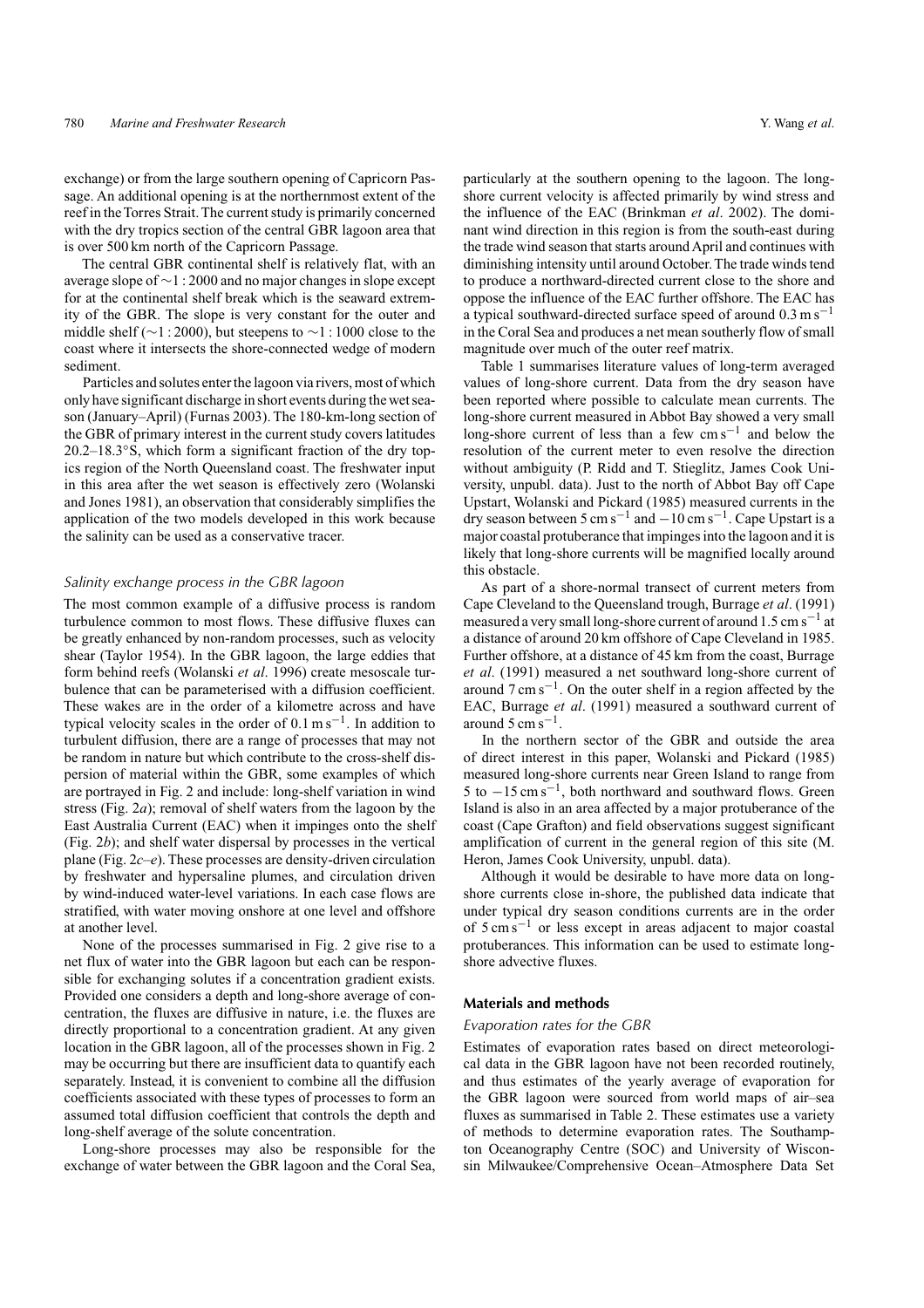

**Fig. 2.** Mechanisms that can cause dispersion of solutes from the Great Barrier Reef lagoon: (*a*) wind shear; (*b*) meanders of the East Australia Current onto the continental shelf; (*c*) river plumes; (*d*) hypersaline plumes; and (*e*) wind driven onshore surface flow and offshore bottom flow.

(UWM/COADS) estimates are based on *in situ* data from ships and buoys. The European Centre for Medium Range Weather Forecasting (ECMWF) reanalysis and the National Centre for Environmental Prediction/The National Centre for Atmospheric Research (NCEP/NCAR) estimates combine the output of model forecast and observation. Much of these data are presented and explained on http://www-meom.hmg.inpg.fr/Web/Atlas/Flux/ (verified August 2007), but the primary references are given in Table 2.

It can be seen fromTable 2 that estimates of evaporation range from 110 to 170 mm month<sup>-1</sup> ( $\sim$ 4–6 mm day<sup>-1</sup>). Although there may be some detailed variation in the evaporation rates over the lagoon, evaporation is primarily controlled by wind speed, water and air temperature and humidity. These are unlikely to vary greatly over the lagoon except during conditions of westerly

winds where dry continental air may cause a significantly different evaporation rate inshore. For the work that follows, it will be assumed that the evaporation rate is 5 mm day<sup>-1</sup> ± 25%. In the future it would be interesting to use actual local *in situ* meteorological data for the evaporation data rather than the compilations used in this work.

# *Salinity data for the GBR*

Although considerable published data are available for the GBR, almost all of them are collected during the wet season and with a focus on river plumes.

# *Archival salinity data*

The most complete dataset of cross-shelf salinity in the GBR lagoon were collected by Wolanski and Jones (1979, 1981).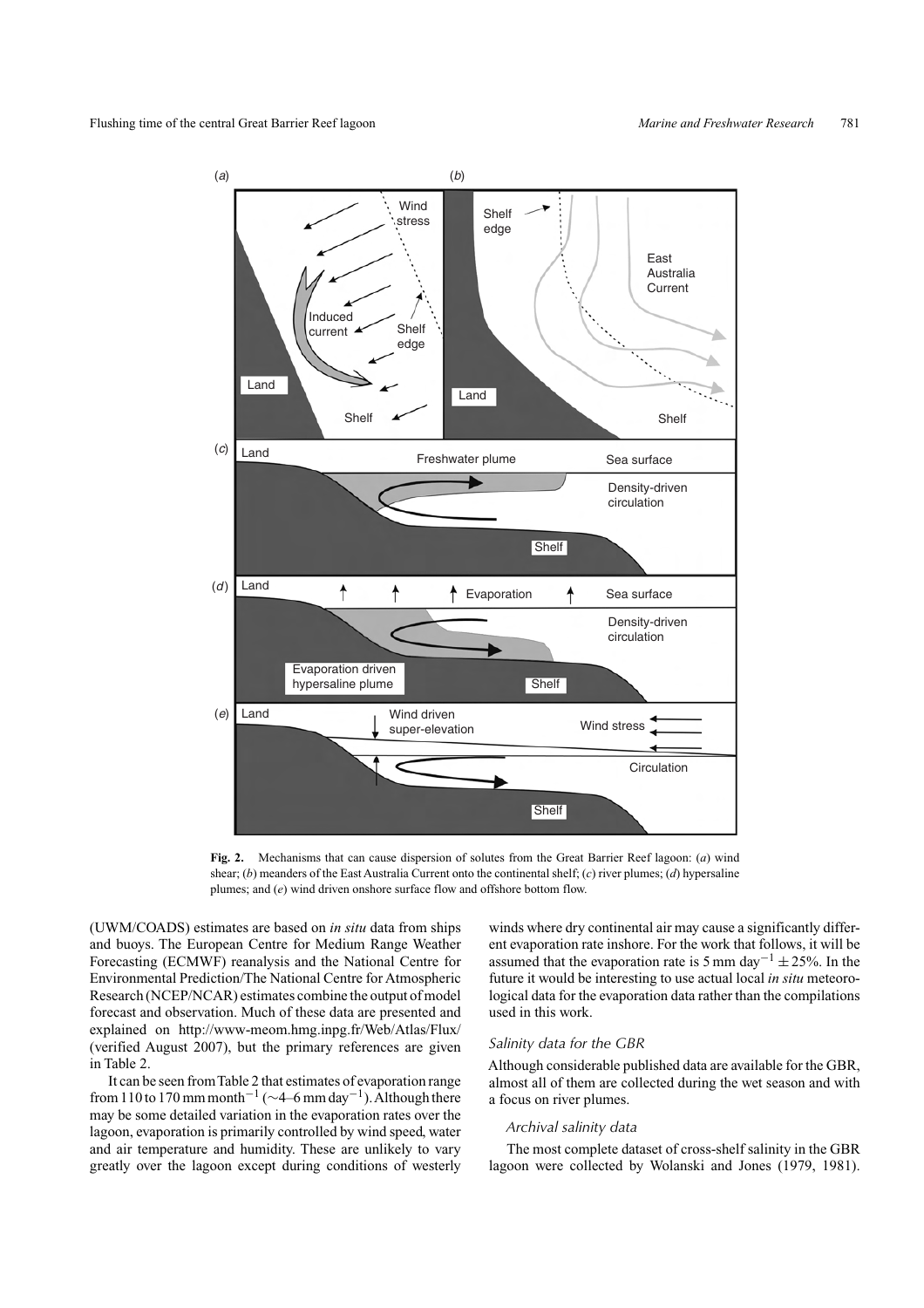| Location                   | Position                                                 | Mean current<br>$\rm (cm\; s^{-1})$ | Distance from<br>$\cos(t)$ | Relative position<br>onshelf $(x/L)$ | Time period<br>of observation | Reference                        |
|----------------------------|----------------------------------------------------------|-------------------------------------|----------------------------|--------------------------------------|-------------------------------|----------------------------------|
| Abbot Bay                  | 19°50.947'S, 147°52.035'E                                | $1 - 2$                             |                            |                                      | $1/8/02 - 5/9/02$             | Ridd and Stieglitz, unpubl. data |
| Cape Upstart               | $\sim$ 19°40'S, 147°50'E                                 | 5                                   | $\sim$ 15                  | 0.85                                 | $10/80 - 12/80$               | Wolanski and Pickard (1985)      |
| Cape Upstart               | $\sim$ 19°40'S, 147°50'E                                 | $-10$                               | $\sim$ 15                  | 0.85                                 | $5/82 - 10/82$                | Wolanski and Pickard (1985)      |
| North of Cape<br>Cleveland | 19°4.5'S, 147°4.2'E                                      | 1.5                                 | 20                         | 0.8                                  | 14/5/85-8/8/85                | Burrage <i>et al.</i> (1991)     |
| North of Cape<br>Cleveland | $18^{\circ}48.8^{\prime}$ S. $147^{\circ}8.5^{\prime}$ E | $-6.6$                              | 45                         | 0.55                                 | $1/9/85 - 26/11/85$           | Burrage <i>et al.</i> (1991)     |
| Outer Shelf                | 18°29.1'S, 147°20.4'E                                    | $-5$                                | 80                         | 0.2                                  | $6/5/85 - 26/11/85$           | Burrage et al. (1991)            |
| Green Island               | $\sim$ 16°40'S, 146°00'E                                 | $-15$                               | 20                         | 0.65                                 | $8/81 - 12/81$                | Wolanski and Pickard (1985)      |
| Green Island               | $\sim$ 16°40'S, 146°00'E                                 | 5                                   | 20                         | 0.65                                 | $8/82 - 10/82$                | Wolanski and Pickard (1985)      |

**Table 1. Measurements of long-term averages of longshore currents at various locations in the Great Barrier Reef lagoon** Mean current is positive if directed northward, *x* and *L* is defined in Fig. 3.  $x/L = 1$  is the coast and  $x/L = 0$  is the shelf break

#### **Table 2. Estimates of the evaporation rates over the Coral Sea and GBR lagoon averaged over 1 year**

SOC, Southampton Oceanography Centre; UWM/COADS, University of Wisconsin Milwaukee/Comprehensive Ocean-Atmosphere Data Set; ECMWF, European Center for Medium range Weather Forecasting; NCEP/ NCAR, The National Centers for Environmental Prediction/The National Center for Atmospheric Research

| Information source      | Evaporation rate<br>(mm month <sup>-1</sup> ) | Reference              |
|-------------------------|-----------------------------------------------|------------------------|
| SOC.                    | $110 - 130$                                   | Josey et al. (1998)    |
| UWM/COADS               | $140 - 160$                                   | da Silva et al. (1994) |
| <b>ECMWF</b> reanalysis | $160 - 170$                                   | Gibson et al. (1997)   |
| <b>NCEP/NCAR</b>        | $140 - 160$                                   | Kalnay et al. (1996)   |

These data represent a series of salinity measurements taken throughout 1979 at six sites on the shore-normal transect VI shown in Fig. 1 and comprise a total of 34 fortnightly transects over the course of the year. Water samples for salinity analysis were collected at six equally spaced depths through the water column at all locations. In order to remove short-timescale variations from the data, a running average of five successive transects (∼2 months of data) was used in the analysis.

## *New salinity data*

Water temperature, salinity and depth measurements were obtained using a Sea Bird SBE 19 Seacat Profiler (Sea-bird Electronics, Inc., Bellevue, WA) at the locations shown on Fig. 1 and Table 3 (transects I–V) in 2005. During each vertical profile, the conductivity–temperature–depth (CTD) recorder sampled every 0.5 s and the descent rate was set at  $\sim$ 1 ms<sup>-1</sup>. The distance between the vertical profiling stations along each transect was set at 1–2 km. Positions were determined using a GPS system (referenced to World Geodetic System 1984 revision (WGS 84)), with a precision better than 50 m. Between 11 and 17 July 2005, a series of four shore-normal salinity transects (I, III, IV and V) extending ∼30 km from the coast were taken. A second set of cross-shelf salinity transects (I, II, III and IV) extending about the same distance were taken at the end of the dry season between



**Fig. 3.** Cross section across the Great Barrier Reef lagoon defining variables and geometry. The water depth is assumed to vary linearly from zero at the coast to  $h_0$  at the shelf break, the *u* is the onshore evaporation driven current, *L* is the width of the shelf.

18 and 22 November. In addition to these short cross-shelf transects, a series of measurements were taken between 28 and 30 November 2005, primarily in two along-shelf transects in the Coral Sea and middle GBR lagoon (Fig. 1).

#### *Exchange model*

Here we present an exchange model to determine the flushing time in the GBR lagoon using the salinity as a tracer. In the dry season, freshwater input to the central GBR lagoon from rivers is negligible and hypersaline conditions exist close to the coast. By the end of the dry season, the water salinity can be considered to be in a steady state (Walker 1981).

Consider the volume element of length  $\Delta x$ , unit long-shore length and salinity *S*(*x*) shown in Fig. 3. Water mass is exchanged between the Coral Sea and this volume by various processes at a rate *q*. In addition, water must be added to the element at a rate  $E\Delta x$ , where *E* is the evaporation rate. The rate at which salt is brought into the element is  $(E\Delta x + q)S_{cs}$ , where  $S_{cs}$  is the salinity of the water from the Coral Sea. Salt is lost from the element at a rate  $qS(x)$ . For equilibrium conditions, the salt added equals the salt lost and

$$
q = E\Delta x S_{cs}/(S(x) - S_{cs})
$$
 (1)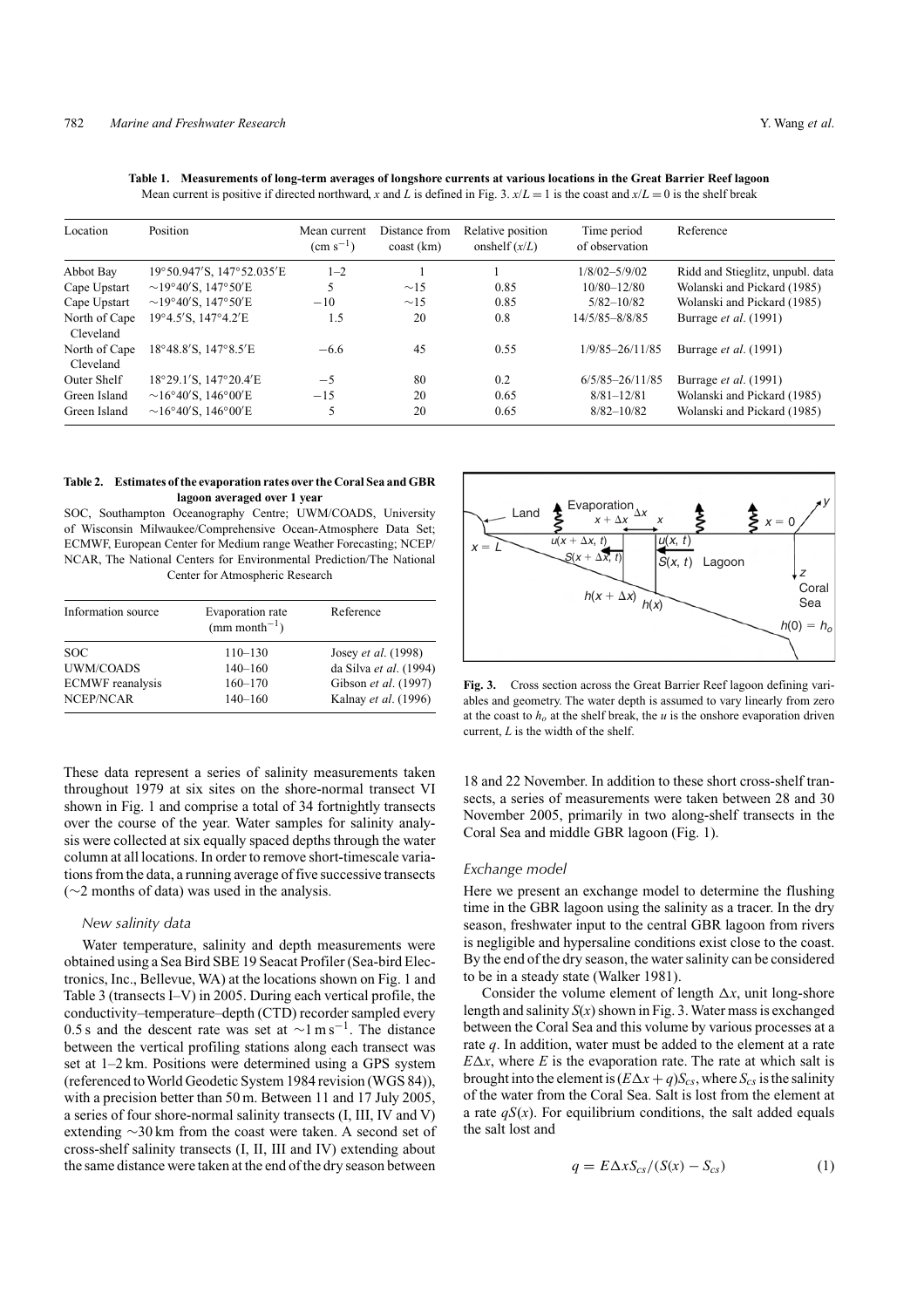| Location         | Date: start-finish time | Start, finish lat. (S)                    | Start-finish long. $(E)$ | Distance (km) |
|------------------|-------------------------|-------------------------------------------|--------------------------|---------------|
| Bowen $(I)$      | $11/7:09:09-11:32$      | $-20.0640, -19.899$                       | 148.2684-148.3782        | 21.6          |
|                  | $18/11: 10:19-12:32$    | $-20.0469, -20.0395$<br>148.1464-148.2663 | 27.5                     |               |
|                  | $29/11 - 11/30$         | $-19.4232, -18.8904$                      | 148.4372-148.6091        | 61.9          |
| Ocean Creek (II) | $19/11:08:44-10:45$     | $-19.4962, -19.3167$                      | 147.5188-147.7002        | 27.5          |
|                  | $29/11 - 30/11$         | $-19.1396, -18.8081$                      | 147.9236-148.3754        | 60.1          |
| Barratta (III)   | $12/07: 10:54 - 12:23$  | $-19.4158, -19.2614$                      | 147.2689-147.3884        | 21.2          |
|                  | $19/11: 12:00-13:20$    | $-19.2504, -19.4005$                      | 147.4130-147.3125        | 21.7          |
|                  | $29/11 - 10/11$         | $-18.9707, -18.5880$                      | 147.6423-147.9222        | 51.7          |
| Townsville (IV)  | 14/07: 07:56-09:29      | $-19.2759, -19.0618$                      | 146.8631-147.0103        | 28.4          |
|                  | $20/11:06:06-07:46$     | $-19.2838, -19.0639$                      | 146.8721-147.0223        | 29.1          |
|                  | $29/11 - 30/11$         | $-19.1362, -18.2193$                      | 146.8897-147.3707        | 113.8         |
| Balgal (V)       | $14/07: 10:54-12:40$    | $-18.8705, -19.0894$                      | 146.6866-146.4892        | 31.9          |
|                  | $20/11:09:10-10.43$     | $-18.8407, -19.0639$                      | 146.6028-146.4864        | 31.9          |

**Table 3. The summary of conductivity–temperature–depth (CTD) transects I to V measured in 2005**

Defining the flushing time to be  $t = h\Delta x/q$ , the flushing time is given by the expression

$$
t = h(S(x) - S_{cs})/ES_{cs}
$$
 (2)

Equation 2 is a simple closed-form expression that can be used to evaluate the flushing time of the water at any given location across the shelf. In addition to the evaporation rate, all that is required to calculate flushing time is the water depth, shelf salinity and Coral Sea salinity. It should be noted that the salt concentration in units of kg m<sup> $-3$ </sup> is numerically the same as the salinity (as measured in ppt) and these two terms are used interchangeably in the following text.

## *Diffusion model*

A depth-averaged and long-shore-averaged advection–diffusion equation is formulated for the GBR lagoon. In common with the exchange model above, it is assumed that there is no freshwater input. The assumption of no freshwater input is easily satisfied for most of the GBR coast for the second half of the year. If the water depth is assumed to vary linearly from zero at the coast to  $h<sub>o</sub>$  at the shelf break (Fig. 3), the magnitude of the onshore evaporation driven current, *u*, is found to be

$$
u = \frac{EL}{h_o} \tag{3}
$$

where *L* is the width of the shelf. For this geometry, *u* does not vary across the shelf and is in the order of 0.1 mm s<sup> $-1$ </sup>, consistent with the gentle and consistent slope of the continental shelf.

A diffusive process is defined as a process where the transport is proportional to a concentration gradient, according to Fick's law,

$$
J_d(x) = -k(x)\frac{\partial S(x)}{\partial x} \tag{4}
$$

where  $J_d(x)$  is the diffusive flux in the *x* direction,  $S(x)$  is the salinity, and  $k(x)$  is a diffusion coefficient.

The offshore-directed diffusion salt flux (Eqn 4) is opposed by an onshore-directed salt flux resulting from the evaporation driven current given in Eqn 3. The diffusion coefficient in this work is assumed to take an exponential form. In addition, because of the possibility of higher diffusion coefficients occurring in the offshore region owing to large-scale turbulence generated by flow around reefs, the shelf was divided into an inshore and offshore region with different diffusion parameters in each region i.e.

$$
k(x) = k_{s1} e^{-\beta_1 x} (x < x')
$$
  
\n
$$
k(x) = k_{s2} e^{-\beta_2 (x - x')} (x > x')
$$
\n(5)

where *x* is the cross-shelf position with  $x = 0$  being defined at the shelf break as in Fig. 3. Coefficients  $\beta_1$  and  $\beta_2$  reflect the decay of the diffusion coefficient across the shelf for the offshore and inshore regions respectively.  $k_{s1}$  and  $k_{s2}$  represent the diffusion coefficient at  $x = 0$  (shelf break) and at  $x = x'$  respectively. *x'* is the boundary between the inshore and offshore regions of the shelf. The value of  $k(x)$  was required to be similar on either side of the boundary between the inshore and offshore regions i.e. at  $x = x'$ .

Assuming the water is vertically well mixed in the dry season, by applying conservation laws, it can be shown that the salt concentration of the lagoon  $(S(x, t))$  is given by.

$$
\frac{\partial S(x,t)}{\partial t} = \frac{ELS(x,t)}{h_o(L-x)} - \frac{EL}{h_o} \frac{\partial S(x,t)}{\partial x} - \frac{k(x)}{(L-x)} \frac{\partial S(x,t)}{\partial x}
$$

$$
- \beta(x)k(x)\frac{\partial S(x,t)}{\partial x} + k(x)\frac{\partial^2 S(x,t)}{\partial x^2}
$$
(6)

It should be noted that Eqn 6 is a form of the 1D, depth-averaged advection–diffusion equation.

$$
h(x)\frac{\partial S}{\partial t} + \frac{\partial}{\partial x}(uhS) = \frac{\partial}{\partial x}\left[kh\frac{\partial S}{\partial x}\right]
$$
(7)

given in Fischer *et al*. (1979).

In Eqn 6, the first two terms on the right-hand side represent the contribution to the rise in salinity owing to the evaporation on the surface. The last three terms represent the influence of diffusive (mixing) processes.  $\beta(x)$  takes the value of  $\beta_1$  or  $\beta_2$ depending on the value of *x* (see Eqn 5).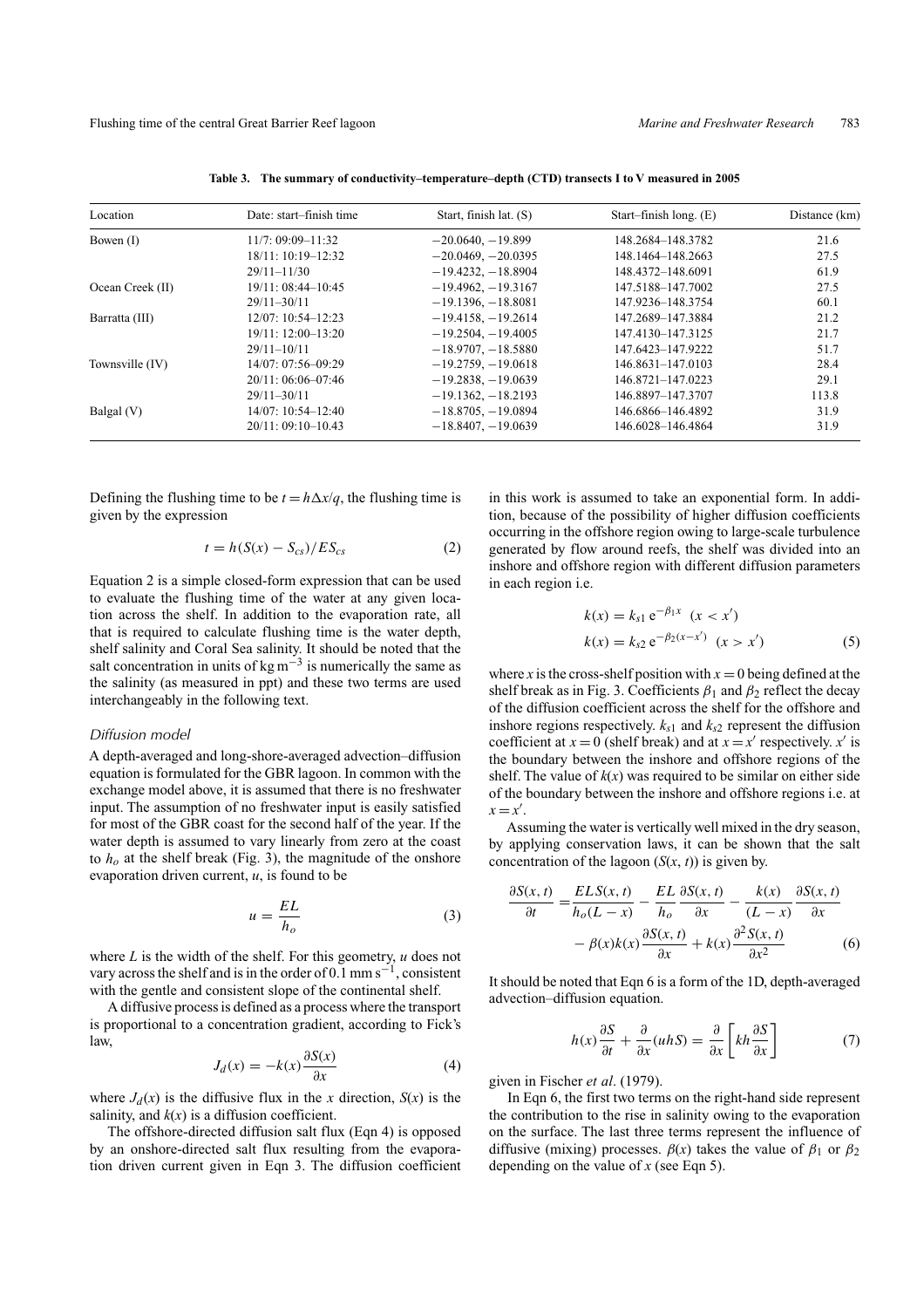Equation 6 describes the evolution with time of the crossshelf salt concentration as a function of the geometry of the shelf, evaporation rate and cross-shelf diffusion coefficient. This equation can be solved subject to suitable boundary conditions for  $S(x, t)$ , i.e. the assumed constant salinity of the Coral Sea. With measurements of  $S(x, t)$  and  $E$  it is possible to determine the cross-shelf diffusion coefficient  $k(x)$  by adjusting  $k(x)$  so that the measured spatial and temporal changes in salinity are matched by the model calculations of  $S(x, t)$ . With this key parameter determined, it is then possible to calculate the evolution of the concentration distribution of any conservative tracer.

The flushing time for water in various locations of the lagoon were determined by considering the concentration of a conservative tracer (not necessarily salinity) by the following steps. (*1*) A boundary condition of zero concentration was imposed at the shelf break  $(x = 0)$ . (2) An initial condition was imposed consisting of a constant concentration within a particular section of the shelf and zero elsewhere. For example, to calculate the flushing time for a 10-km wide strip from the coast, then the initial condition would be a constant concentration within 10 km from the coast and zero elsewhere. (*3*) Eqn 6 was used to determine the evolution of the concentration distribution and to determine the time for a mass of solute within the whole lagoon (*M*) to drop to  $1/e$  (0.37) of its original value ( $M_0$ ), i.e. when.

$$
M = -\frac{1}{e}M_0\tag{8}
$$

or

$$
\int_{x=0}^{x=L} S(x,t)h(x)dx = \frac{1}{e} \int_{x=0}^{x=L} S(x,0)h(x)dx
$$
 (9)

A numerical scheme is the most practical method of solving Eqn 6. The cross-shelf dimension is broken into *N* grids cells and an initial concentration in each of the cells is stipulated. The change in concentration at each of the cells is determined after a time step of  $\Delta t$ . This is done by evaluating each of the five terms on the right-hand side of Eqn 3 and multiplying the sum by  $\Delta t$ . Terms involving the first spatial derivative of  $S(x, t)$  are evaluated using.

$$
\frac{\partial S}{\partial x} = \frac{S_{n+1} - S_{n-1}}{2\Delta x} \tag{10}
$$

and the term involving the second derivative is evaluated using.

$$
\frac{\partial^2 S}{\partial x^2} = \frac{S_{n+1} - 2S_n + S_{n-1}}{\Delta x^2} \tag{11}
$$

where  $S_n$  represents the concentration  $S(x, t)$  in the *n*th grid-cell, and *n* ranges from 1 to *N*. Care must be taken when evaluating the derivatives at the boundaries as the concentrations outside the model domain are required, i.e. where  $n = 0$  and  $n = N + 1$ . At the offshore boundary, the most convenient solution is to set  $S_0 = S_1$ , implying a constant concentration outside the shelf. At the land boundary  $S_{N+1}$  was set equal to  $S_N$ .

Once the concentration at each of the cells is determined after the time step  $\Delta t$ , the process is repeated using the new concentration values in the calculation. For a shelf width of 100 km and  $n = 300$ , it was found that the model was stable if a time step of 20 s was used. The model was checked to ensure convergence for the time-step and grid scale used. Further, the model was checked to ensure mass was conserved.

Another estimate of the diffusion coefficients can be made using the steady-state version of Eqn 7 integrated once with respect to *x*, using the condition that the net salt flux must be zero at steady state. This gives an explicit expression for  $k(x)$ i.e.:

$$
k(x) = \frac{EL}{h_o} \frac{S}{\partial S/\partial x}
$$
 (12)

#### **Results**

# *Measured salinity variations in the GBR lagoon*

Fig. 4 shows the depth-averaged salinity variation on transect VI across the continental shelf over the course of the year 1979 together with discharge from the Burdekin River and rainfall. It can be seen that the salinity of the offshore sites varies by less than 1 ppt over the course of the year. On the other hand, the salinity of the inshore sites varies by around 6 ppt over the year with low salinities during the wet season giving way to hypersaline values in the last three months of the year. It is interesting to note that at around Julian day 250 (early September) all locations have approximately the same salinity. After this time, the salinity of the inshore sites rises for ∼2 months before reaching constant and presumed equilibrium salinity slightly in excess of 36 ppt. The freshwater input for the period after Day 250 is effectively zero and thus, this period is an ideal dataset to use in the model described above.

Fig. 5 shows the cross-shelf salinity profile (not including the salinity of the Coral Sea) for various times of the year during 1979, which was measured by Wolanski and Jones (1979).



**Fig. 4.** (*a*) Salinity versus time at different locations across the shelf in 1979 (after Wolanski and Jones 1979). (*b*) Rainfall at Townsville and Burdekin river discharge in 1979 (after Wolanski and Jones 1981).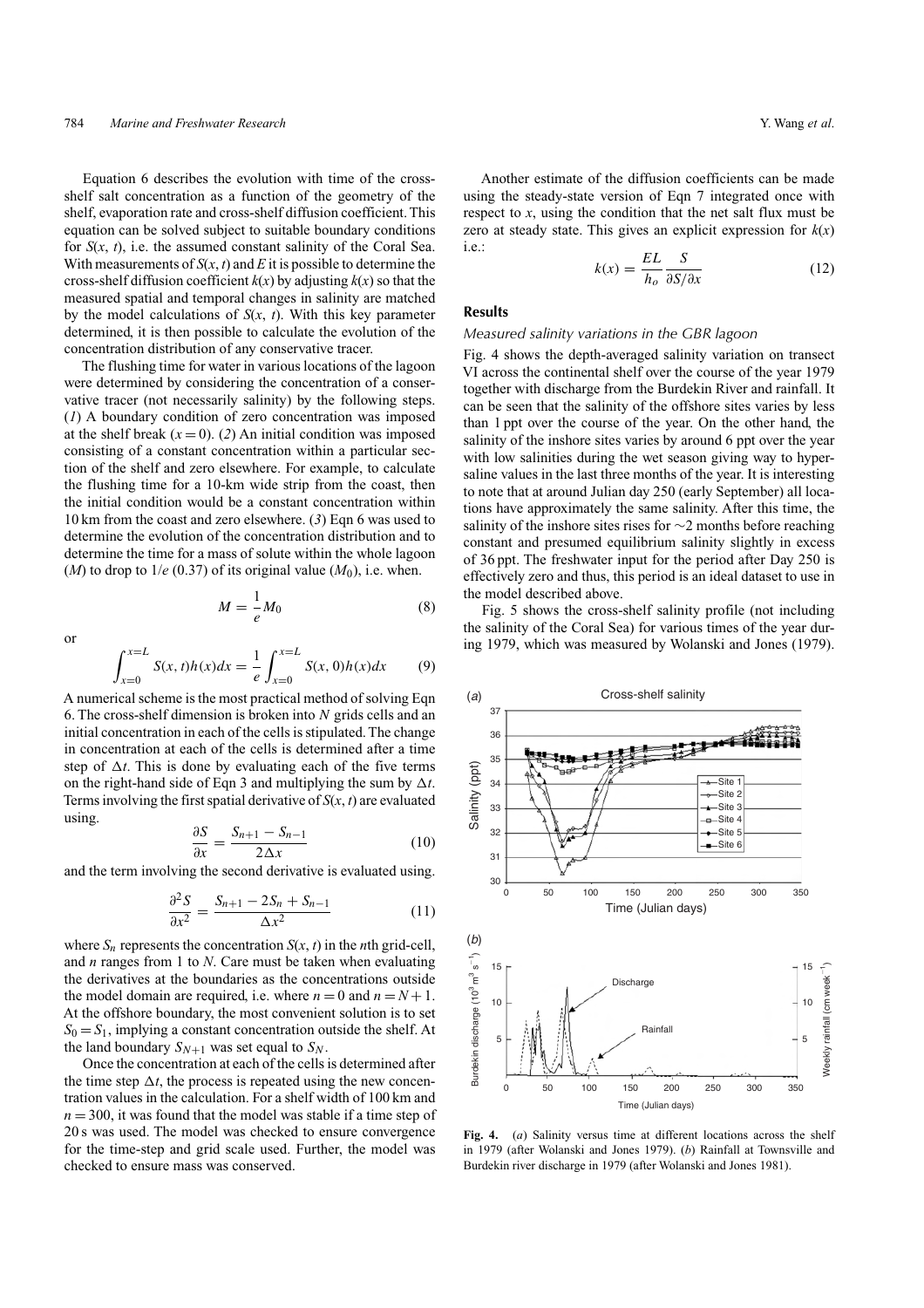

**Fig. 5.** Cross-shelf salinity for various times throughout 1979 measured along transectVI in Fig. 1 (afterWolanski and Jones 1979). Coral Sea Surface Water (CSSW) salinity is also shown.

It is notable that the largest gradients occur close to the shore, implying higher evaporation and lower dispersion close to the shore. Andrews (1983) measured the salinity of Coral Sea Surface Water (CSSW) to be 35.4–35.5 ppt during the latter part of the dry season.This is slightly lower than the most offshore value measured by Wolanski and Jones (1979) (salinity 35.6 ppt at 60 km from the shore) and is thus consistent with the hypothesis that slight hypersalinity occurs across the whole shelf.

The salinity distribution along the various transects in the lagoon in July 2005 is shown in Fig. 6*a*–*b*. The water was generally well mixed with typical salinity differences between the surface and the bed rarely exceeding 0.2 ppt.All transects showed significant hypersalinity close to the coast with elevations of up to 0.5 ppt at the coast relative to water 15 km from the coast.

The salinity transects taken in November are shown in Fig. 6*c*–*d*. These transects are longer than transects measured



**Fig. 6.** Salinity profile contours (in ppt) in the Great Barrier Reef lagoon in July and November 2005.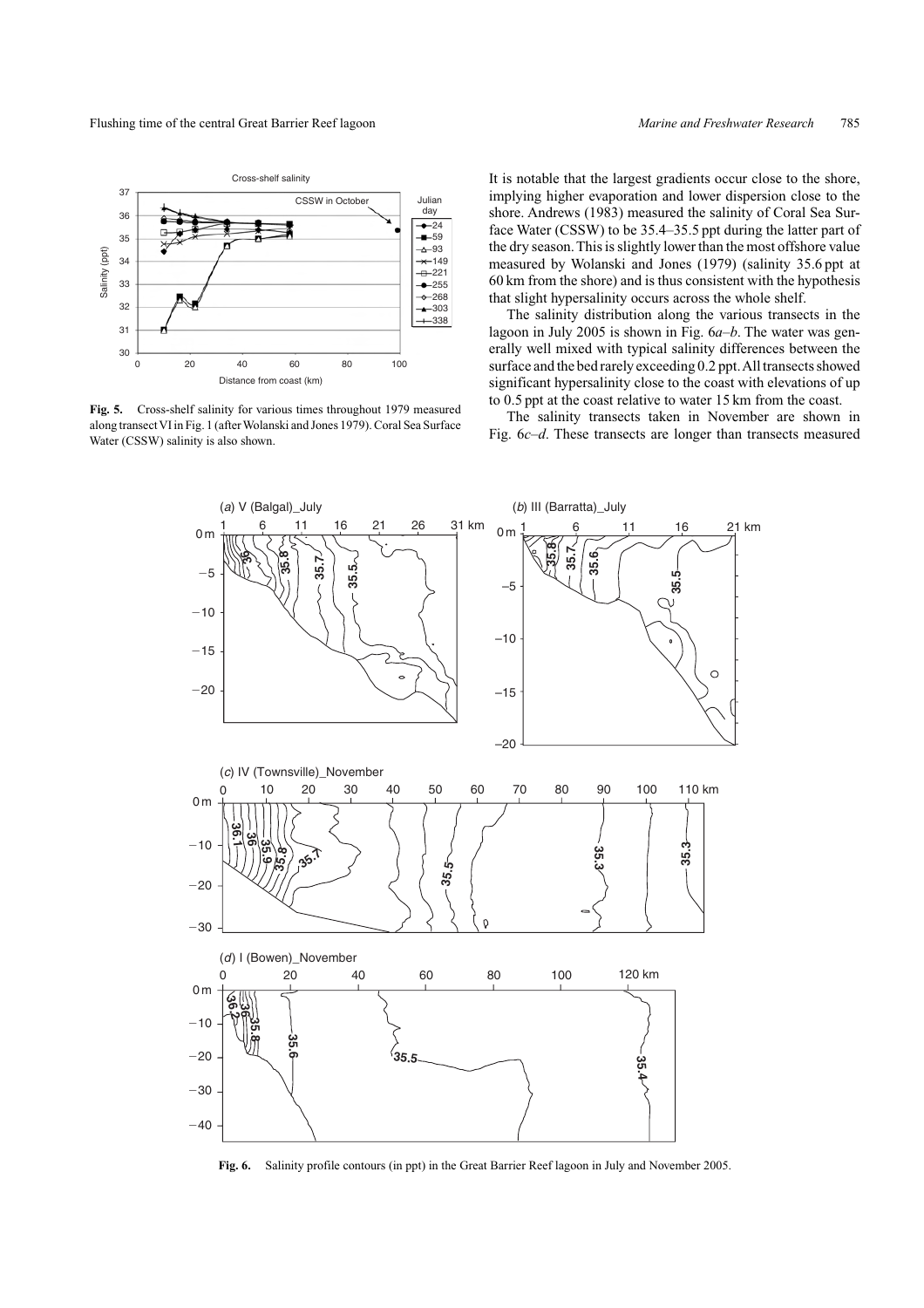

**Fig. 7.** Depth average salinity (ppt) in (*a*) Nov. 2005 along transects I– IV and (*b*) in July 2005 along transects I, III, IV, V. Fig. 4*c* shows that the depth average salinity in July and November 2005 and November 1979 from Wolanski and Jones (1979).

in July and extend to the Coral Sea. The general inshore average salinity spatial variations in November were similar to those measured in July with typical salinity at the coast∼0.5 ppt higher than the water 15 km from the coast and ∼0.9 ppt higher than the salinity in the Coral Sea. The water was mixed better compared with the water in July, with typical salinity differences between the surface and the bed rarely exceeding 0.05 ppt.

The depth-averaged salinity across the shelf is shown in Fig. 7*a*–*c*. Compared with the salinity values on the transect VI in November 1979 (Wolanski and Jones 1979), the salinity values in 2005 are low especially close to the coast, but all transects from July and November 2005 and November 1979 showed the hypersaline coastal water indicating that for this part of the coast, hypersaline conditions are the norm. One possible explanation for the higher values of salinity for transect VI is that this transect was offshore from Cape Cleveland, a major protuberance on the coast, and thus even a minor long-shore current will cause hypersaline inshore waters to be moved further offshore, thus increasing the salinity.

The long-shore salinity varies by ∼0.2 over the 180 km of coastline, giving an along-shore salinity gradient of 10−<sup>6</sup> ppt m<sup>−</sup>1.The across shelf salinity change is around 0.48 ppt



**Fig. 8.** Predicted Cross shelf salinity (ppt) distribution 50 days after an initial constant cross shelf salinity of 35.32 ppt based on Eqn 6. Evaporation rate was set at 5 mm day<sup>−</sup>1, and the Coral Sea salinity was set at 35.32 ppt. Data points (open circles) represent measured depth average salinity measured in November 2005 (Fig. 7).

over the inshore 15 km and around 0.73 ppt for the 120 km length (Fig. 7). The cross-shelf gradients thus vary from  $3 \times 10^{-5}$  ppt m<sup>-1</sup> to  $6 \times 10^{-6}$  ppt m<sup>-1</sup>, which are 6–30 times the along-shore salinity gradient.

## *Determining the diffusion coefficients*

The diffusion coefficients were determined by choosing the values of  $k_{s1}$ ,  $k_{s2}$ ,  $\beta_1$  and  $\beta_2$  that produced a cross-shelf salinity distribution, using Eqn 6, which was closest to the measured distribution as shown in Fig. 8. In this calculation, the initial condition was an assumed and constant cross-shelf salinity equal to the Coral Sea salinity of 35.32 ppt. The model was run for 50 days to produce a salinity distribution that was close to its equilibrium value. It should be noted that the field data (Wolanski and Jones 1979) indicate that equilibrium is reached in 50–70 days.

In order to put an upper and lower bound on the model input parameters, several model runs were performed using the range of input parameters. It was found that the value of *ks*<sup>1</sup> played a dominant role in forcing the model output through the field data points. Fig. 8 shows the model output with  $k_{s1}$  set from 1200 to 1600  $\text{m}^2$  s<sup>-1</sup> that, respectively, produces salinities that are too high and too low compared with the field data. The time of 50 days corresponds to the near-steady-state condition. The best match between model output and field data is shown in Fig. 8 when  $k_{s1} = 1400 \text{ m}^2 \text{ s}^{-1}$ ,  $\beta_1$  0.01 × 10<sup>-5</sup> m<sup>-1</sup>,  $k_{s2} = 1390 \text{ m}^2 \text{ s}^{-1}$ ,  $\beta_2 = 7.4 \times 10^{-5} \text{ m}^{-1}$  and  $x' = 40 \text{ km}$  (root mean squared error  $(RMSE) = 0.03$  ppt). The reason that the value of  $\beta_1$  was required to be very small is to produce a small salinity variation offshore.  $\beta_2$  was required to be large to produce the rapid rise in salinity close to the coast. The value of *x*<sup> $/$ </sup> − 40 km–coincidentally corresponds to the break between the offshore main reef matrix and the inshore waters that are relatively devoid of reefs. Higher mixing owing to wakes behind reefs is likely a cause of the higher apparent diffusion coefficients in the offshore region.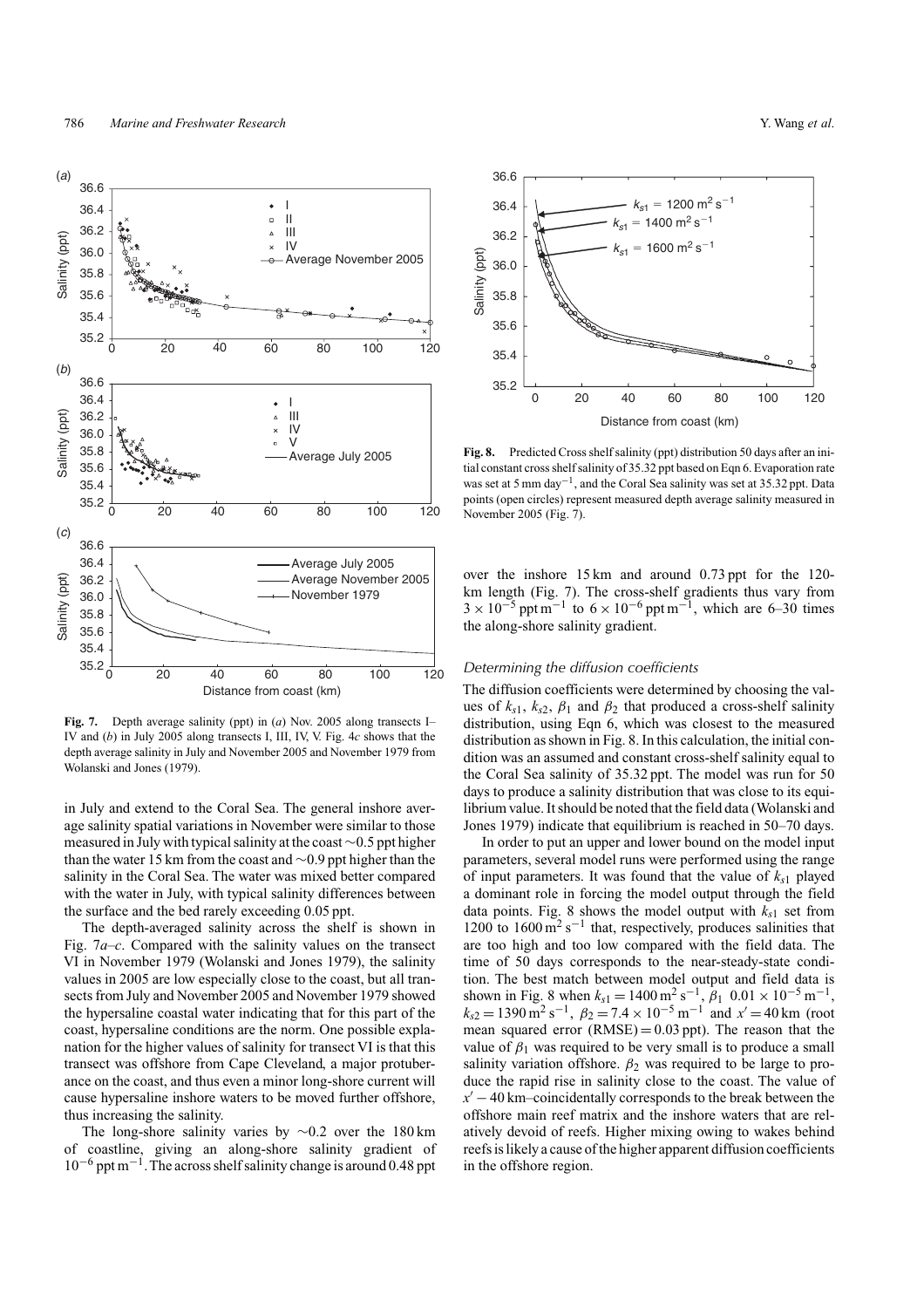

**Fig. 9.** Diffusion coefficient *v*. distance along the shelf, calculated with  $k_{s1} = 1400 \text{ m}^2 \text{ s}^{-1}$ ,  $\beta_1 = 0.01 \times 10^{-5} \text{ m}^{-1}$ ,  $k_{s2} = 1390 \text{ m}^2 \text{ s}^{-1}$ ,  $\beta_2 = 7.4 \times 10^{-5}$  m<sup>-1</sup>, and  $x' = 40$  km.

The cross-shelf variation of the calculated diffusion coefficient is shown in Fig. 9. The very small value of  $\beta_1$  results in a near-constant diffusion coefficient for the offshore part of the lagoon. This corresponds to the portion of the curve in Fig. 8 where the salinity rises slowly at a near-linear rate as the coast is approached. In the offshore 80 km of the lagoon, salinity increased by ∼0.15 ppt only. In contrast, in the inshore 40 km from the coast, the salinity increased by 0.73 ppt.

Equation 12 is an explicit expression that can be used to estimate the diffusion coefficient directly from the salinity data and is a useful check of the numerical procedure described above. From Eqn 12 the diffusion coefficient of the inshore 20 km is found to be  $180 \text{ m}^2 \text{ s}^{-1}$ , very similar to the value shown in Fig. 9. The diffusion coefficient for the offshore 50 km is calculated to be 2100 m<sup>2</sup> s<sup>-1</sup> using Eqn 12, somewhat higher than the value of  $1400 \text{ m}^2 \text{ s}^{-1}$  found using the numerical procedure (see Fig. 9). The large discrepancy for the offshore values is likely to be a result of the very small salinity gradients causing large relative errors in the calculation of Eqn 12, i.e. a small uncertainty in the salinity measurements will cause a large relative error in the salinity gradient.

The diffusion coefficients were calculated only using the equilibrium salinity data, as shown in Fig. 8. A powerful independent check on the validity of the model results can be made by verifying that it also produces the correct timescales for the formation of the hypersaline fringe. Fig. 10 shows the temporal change in the salinity 12 km from the coast after the initial condition of constant cross-shelf salinity. It can be seen that equilibrium is reached in the order of 50 days, which is in agreement with the results presented in Fig. 4. In Fig. 4, the equilibrium value of salinity is reached around 50 days after the time (Day 250) when salinity is constant across the shelf. In addition, the timescale for the removal of the freshwater from river flooding is also ∼50 days. Walker (1981) also presented data with a



**Fig. 10.** Calculated salinity (ppt) as a function of time at a position 12 km from the coast. The initial condition was a constant cross shelf salinity of 35.32. Here,  $\beta_1 = 0.01 \times 10^{-5} \text{ m}^{-1}$ ,  $\beta_2 = 7.4 \times 10^{-5} \text{ m}^{-1}$  and  $x' = 40 \text{ km}$ .



**Fig. 11.** The flushing times of water at various distances from the coast in the Great Barrier Reef lagoon evaluated using Eqn 2.

timescale for the removal of freshwater of around 2–3 months. Fifty days is a short period compared with the ∼200 daylength of the dry season and hence, the model correctly predicts that cross-shelf equilibrium is easily obtained by the end of the dry season.

#### *Calculating the flushing time for the GBR*

The flushing time was calculated using the two methods outlined above i.e. using Eqns 2 and 6.

## *Flushing time from the exchange model (Eqn 2)*

The flushing time estimate based on the exchange model (Eqn 2) can be evaluated using the field data shown in Fig. 7. The results are shown in Fig. 11. It can be seen that the flushing time for water close to the coast reaches 45 days but decays to 12 days for water near the shelf edge. The magnitude of the error in the calculation is largely associated with the uncertainty in the term  $(S - S_{cs})$  in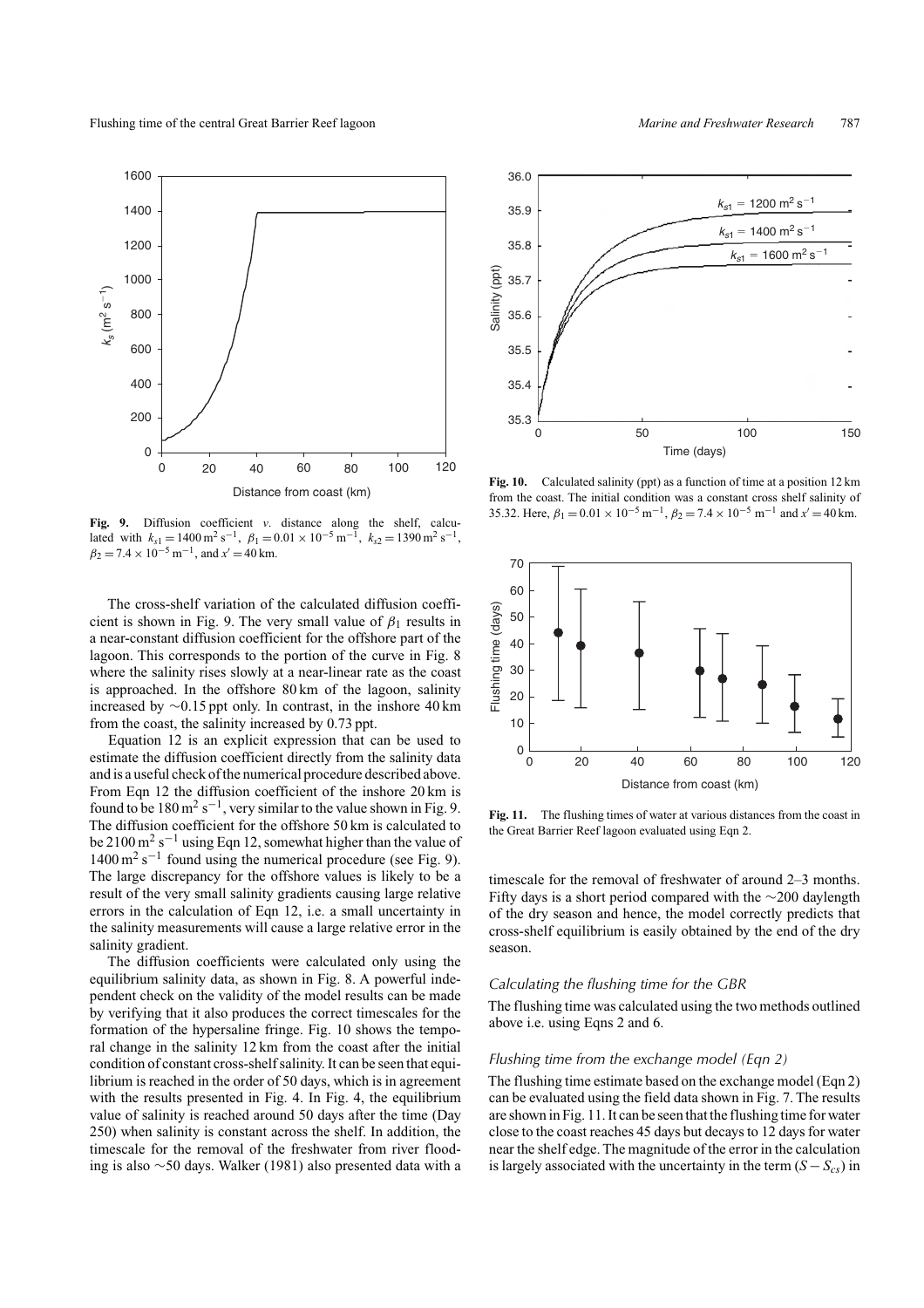

**Fig. 12.** Relative mass of solute remaining within the lagoon after an initial constant solute concentration within a distance *x*\* from the coast and zero concentration elsewhere. (*a*)  $x^* = 12 \text{ km}$ . (*b*)  $x^* = 60 \text{ km}$ . (*c*)  $x^* = 120$  km (whole lagoon). Concentration is zero at the offshore boundary. Here  $\beta_1 = 0.01 \times 10^{-5} \text{ m}^{-1}$ ,  $x' = 40 \text{ km}$ ,  $k_{s2} = k_{s1} - 10 \text{ m}^2 \text{ s}^{-1}$ ,  $\beta_2 = 7.4 \times 10^{-5}$  m<sup>-1</sup>.

the numerator of Eqn 2. For example, for the inner shelf typical values *S*,  $S_{cs}$ , and  $(S - S_{cs})$  are 36.1  $\pm$  0.1 ppt, 35.4  $\pm$  0.1 ppt and  $0.7 \pm 0.2$  ppt respectively. The error in  $(S - S_{cs})$  is thus ∼30%. The relative error in the calculation for the outer reef gets larger

Parameters Locations Values  $k_s$  (m<sup>2</sup> s<sup>-1</sup>) Shelf-edge ( $k_{s1}$ ) 1400 40 km from coast (*ks*2) 1390  $\beta$  (m<sup>-1</sup>) Shelf-edge 0.01 × 10<sup>-5</sup> 40 km from coast  $7.4 \times 10^{-5}$ Flushing time (days) Whole lagoon (120 km)  $14 \pm 7$ <br>Water between coast and 60 km  $28 \pm 12$ 

from coast

from coast

Water between coast and 60 km

Water between coast and  $12 \text{ km}$   $38 + 16$ 

|                             | Table 4. Parameters used in Eqn 5 and resulting flushing times of |  |  |  |  |  |  |
|-----------------------------|-------------------------------------------------------------------|--|--|--|--|--|--|
| various parts of the lagoon |                                                                   |  |  |  |  |  |  |

owing to the smaller magnitude of  $(S - S_{cs})$ . The other source of significant uncertainty in this calculation is a result of the error in the evaporation rate *E*, which is in the order of 25%.

# *Flushing time from the diffusion model (Eqn 6)*

The flushing time for a particular region of the lagoon was determined by calculating the mass of material remaining within the lagoon after an initial condition of constant concentration within the region of interest and zero concentration elsewhere. Fig. 12*a* shows the normalised mass of material (*M*/*M*0) within the lagoon as a function of time after an initial condition of constant concentration within the inshore 12 km and zero concentration elsewhere. For this initial condition, it can be seen that the solute does not start to be significantly removed from the lagoon until after ∼5 days have elapsed, but is flushed rapidly thereafter. For the 12-km coastal-zone, ∼38 days is required to make the tracer concentration reduce to 1/*e* at its initial value. Fig. 12*b* and *c* are similar to Fig. 12*a*, except the initial conditions are a constant concentration in the inshore 60 km and 120 km (the whole lagoon). Flushing times are greatly reduced for these circumstances largely because the diffusion distance is greatly reduced.

The flushing times as defined in Eqn 8 for the various regions and diffusion coefficients are shown in Table 4. It can be seen that the flushing time of the entire lagoon is about 2 weeks, and 1 month for the landward half of the lagoon. For the innermost 12-km coastal zone of the lagoon, the corresponding time is ∼38 days. It should be noted that the waters close to the Coral Sea will have considerable shorter flushing times than the ∼2 weeks calculated for the entire lagoon, as the value for the whole lagoon includes the waters inshore, which have a much larger distance to travel before they reach the Coral Sea.

The results of the diffusion model are consistent with those of the exchange model. For example, the diffusion model gives a flushing time of  $38 \pm 16$  days for the inshore 12 km of the lagoon compared with  $45 \pm 25$  days for the exchange model. The uncertainly estimates for these flushing times shown in Table 4 consist of a 25% uncertainty in the evaporation rate due to the uncertainty in the estimation of the most appropriate value of the diffusion coefficient. From Fig. 12, the uncertainty in the flushing time owing to the uncertainty in the diffusion coefficient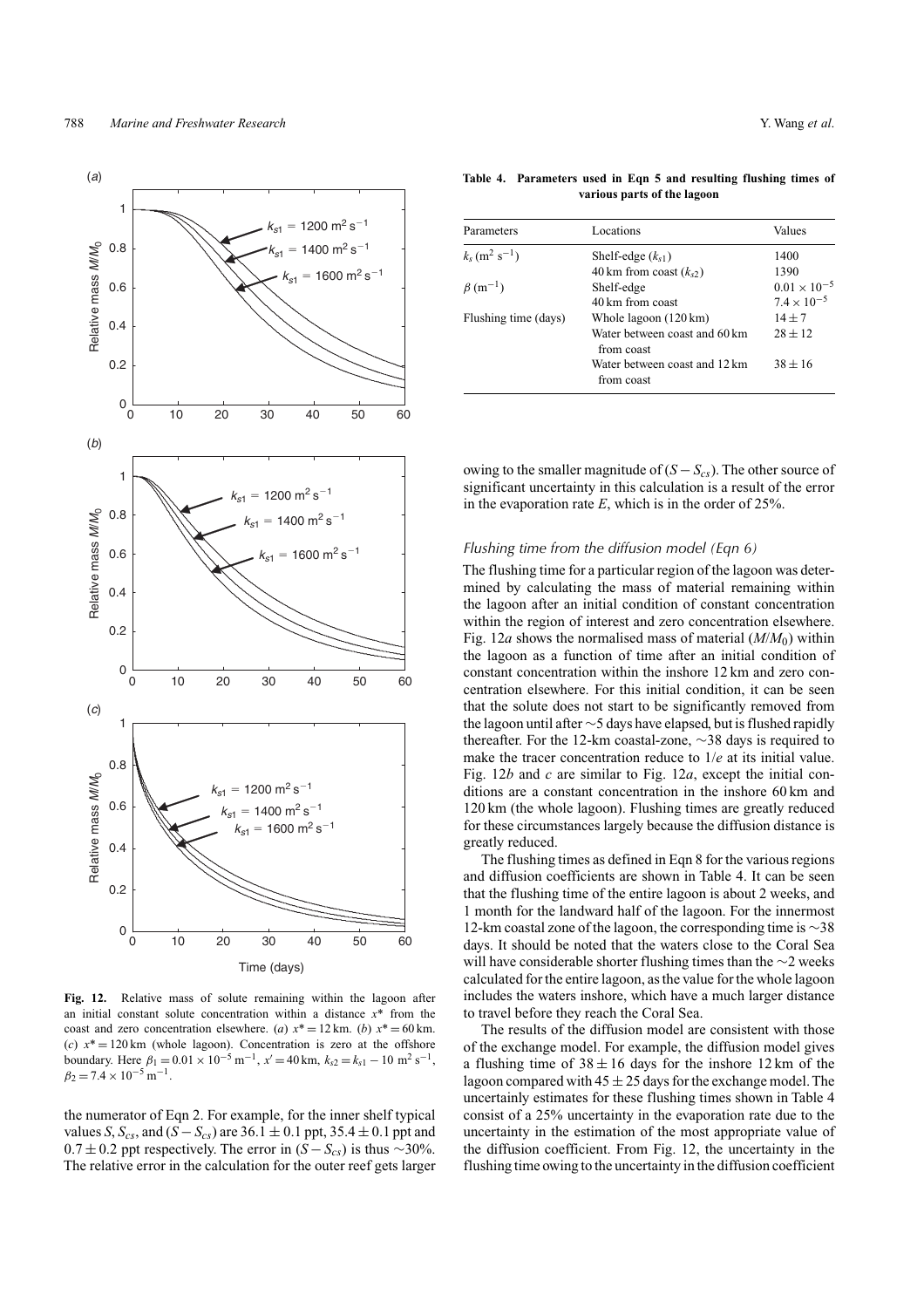alone is  $\pm 3$  days,  $\pm 5$  days, and  $\pm 6$  days for material initially within 12 km, 60 km and 120 km of the coast respectively.

# **Discussion**

The new salinity data collected specifically for this study combined with the archival salinity data show that during the dry season, hypersaline conditions are spatially and temporally persistent in the dry tropics section of the central GBR lagoon.Water near the coast reaches ∼1 ppt higher than the Coral Sea by about October. These results are consistent with the data of Walker (1981, 1982), who also found that in particularly dry years such as 1968, when little seasonal rainfall occurred, hypersaline conditions may last uninterrupted for ∼18 months. It is notable that the coastal hypersalinity zone reaches equilibrium well before the end of the dry season, a feature also noted in Walker (1981, 1982). This implies that either there is a process that exchanges the hypersaline coastal water with the Coral Sea, or there is a source of fresher water that is advected into the region.

The long-shelf salinity gradient is considerably less than that across the shelf. Fig. 7*a* highlights that in the inshore 20-km region, the salinity varies by around 0.2 ppt along the 180 km of coast, but with no consistent trend of increasing or decreasing salinity along the coast. A similar variation of 0.2 ppt occurs in the cross-shelf direction in a distance of less than 10 km within the inshore 20-km zone. The cross-shelf salinity variation also shows a relatively consistent falling salinity with distance from the coast. The magnitude of the cross-shelf salinity gradient is thus  $2 \times 10^{-5}$  ppt m<sup>-1</sup>. The magnitude of the long-shore gradient is in the range 0 to  $10^{-6}$  ppt m<sup>-1</sup>, i.e. the cross-shelf gradients are at least an order of magnitude greater than the long-shore gradients.

Higher cross-shelf gradients are also evident further from the coast. In the offshore 50 km, the long-shore salinity varies by less than 0.05 ppt over 180 km and the cross-shelf salinity varies by ∼0.1 ppt over 50 km. The magnitude of the cross-shelf salinity gradient is thus  $2 \times 10^{-6}$  ppt m<sup>-1</sup> and the magnitude of the long-shore gradient is in the range 0 to  $3 \times 10^{-7}$  ppt m<sup>-1</sup>. It is thus evident that the long-shelf salinity gradients are at least five times less than the cross-shelf salinity gradients.

Together with the information regarding long-shore currents in Table 1, the data of the along-shore salinity gradient can be used to determine if the 1D diffusion model is valid, i.e. can long-shore advective processes be ignored. It is not obvious that a simple 1D cross-shelf model can be used to determine cross-shelf transport of the GBR lagoon where the cross-shelf dimension is over an order of magnitude less than the long-shelf dimension.

In order to justify the 1D assumption, it is necessary to show that any changes in salinity associated with the advection of an along-shore salinity gradient by an along-shore current are small compared with the evaporative forcing term in Eqn 6, i.e.

$$
\frac{\partial S}{\partial t} = \frac{ES}{h} \tag{13}
$$

All other terms in Eqn 6 reduce the increase in salt concentration generated by the evaporation forcing term above. Typical values of this term are  $4 \times 10^{-7}$  ppt s<sup>-1</sup>,  $2 \times 10^{-7}$  ppt s<sup>-1</sup>,  $8 \times 10^{-8}$  ppt s<sup>-1</sup> and  $4 \times 10^{-8}$  ppt s<sup>-1</sup> at water depths of 5 m,

10 m, 25 m, and 50 m respectively. In the absence of some exchange process, the salinity would rise over the 6 months of dry season by 6, 3, 1 and 0.6 ppt at water depths of 5 m, 10 m, 25 m, and 50 m respectively.

Long-shore advection will cause a rate of concentration change given by

$$
\frac{\partial S}{\partial t} = v \frac{\partial S}{\partial y} \tag{14}
$$

where  $\nu$  is the long-shore current and  $\nu$  is the long-shelf direction. As mentioned above, the long-shore salinity gradient was difficult to measure because it was small and had no consistent direction along the 180-km section of the lagoon where measurements were taken. The magnitude of the long-shore salt concentration gradient is in the range 0 to  $10^{-6}$  ppt m<sup>-1</sup> inshore, and in the range 0 to  $3 \times 10^{-7}$  ppt m<sup>-1</sup> offshore. Assuming a long-shore current of 5 cm s<sup>-1</sup>, this will produce a rate of change of salt concentration in the range 0 to  $5 \times 10^{-8}$  ppt s<sup>-1</sup> inshore and in the range 0 to  $1.5 \times 10^{-8}$  ppt s<sup>-1</sup> offshore. The inshore values are an order of magnitude lower than those calculated using Eqn 12 and thus it can be concluded that long-shore fluxes cannot account for the observed equilibrium values of inshore salt concentrations, i.e. long-shore fluxes cannot negate the effect of evaporation in increasing salt concentrations. On the other hand, near the shelf break, long-shore fluxes may cause up to a  $1.5 \times 10^{-8}$  ppt s<sup>-1</sup> reduction in salt concentration that is a significant fraction of the  $8 \times 10^{-8}$  ppt s<sup>-1</sup> increase as calculated from Eqn 12. More measurements are thus required in order to fully evaluate the contribution of long-shore advection on salt concentrations in the offshore areas.

Another process, which may prevent the evaporation-driven rise in salinity, could be direct groundwater flow to the ocean. Little work has been done on groundwater flow to the GBR but Stieglitz (2005) has documented direct groundwater flow to near-shore waters from coastal wetlands and sand dune areas. These flows produce a narrow fringe of low salinity water close to the coast and so far have only been documented in the wet tropics area well to the north of the area of interest in this work. However, in the dry tropics area of the Burdekin delta evidence indicates that landward directed groundwater incursion of salt tongues have occurred, suggesting that seaward-groundwater flows are not affecting coastal waters.

There is also a possibility that fresxhwater discharge exists in deeper areas of the shelf. There is circumstantial evidence that freshwater springs known locally as 'Wonky Holes' are intermittent freshwater springs that occur primarily north of the area of interest in this paper (Stieglitz 2005). Studies of these features indicate that they occur in regions where a coastally attached sediment wedge overlays ancient river channels on the shelf and may still be connected hydraulically to the coastal plains (Stieglitz 2005). Measurement of salinity over the 'Wonky Holes' indicate that if Wonky Holes are springs, they certainly do not produce large quantities of fresh water (if any) in periods of dry weather (T. Stieglitz and P. Ridd, James Cook University, unpubl. data). They therefore probably do not contribute large volumes of water to the lagoon in the late dry season, or in years when there is minimal wet season rain. Additionally, very few 'Wonky Holes' are documented in the Townsville region except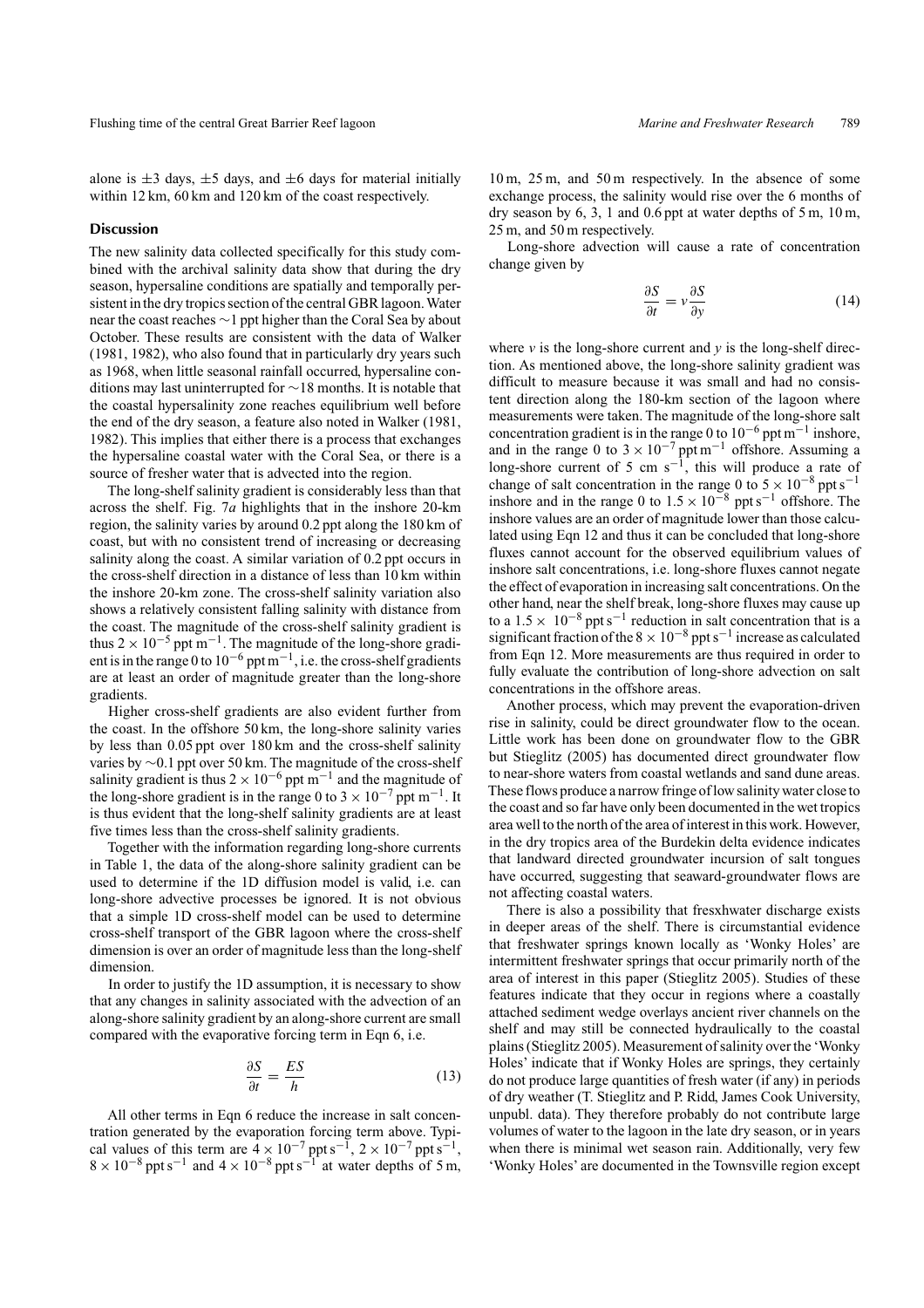in the extreme north of the region considered in this work, i.e. north of transect V.

Diffusion coefficients calculated from this work are generally higher than those found by Hancock *et al*. (2006). Calculations based on the more recent salinity data indicate an even higher diffusion coefficient rising to up to  $1400 \text{ m}^2 \text{ s}^{-1}$  on the shelf break. Despite the difference in the results, both this work and that of Hancock *et al*. (2006) indicate that flushing times for the lagoon are relatively short.

The salinity data discussed in this work do not appear to support the conclusions of Luick *et al*. (2007), who found that water remains close to the coast for extended periods. It is difficult to reconcile the limited buildup in measured coastal salt concentration that is observed close to the coast with the observed tracks of Lagrangian drifters that crossed the shelf slowly to the Coral Sea (Luick *et al*. 2007).

The large values of the diffusion coefficient calculated in this paper not only correctly predict the magnitude of the coastal hypersalinity fringe, they also predict the timescale of formation of the hypersaline conditions, i.e. a few months. This serves as a powerful independent check of the results as the diffusion coefficients were calculated only on the equilibrium data. If smaller diffusion coefficients were used, the time scales for the formation of the hypersaline fringe would be larger than those observed.

## **Conclusions**

The salinities close to the coast of the dry tropics section of the central GBR lagoon are persistently elevated above the normal seawater value due to evaporation at the end of the dry season. The magnitude of the coastal hypersalinity is controlled by the degree of mixing with water from the Coral Sea (i.e. the crossshelf diffusion coefficient). Salinity data show that typical depthaveraged salinity at the coast is ∼0.48 ppt higher than the water 15 km from the coast and 0.75 ppt higher than the water 40 km from the coast. At the same time, the salinity gradient along shelf is much less than the cross-shelf gradient. In the alongshelf distance of ∼180 km from the south transect I to the north transect V, the depth-averaged salinity changes by only ∼0.2 ppt. The cross-shelf salinity gradient is thus an order of magnitude greater than the along-shelf gradient. Calculations indicate that long-shelf advective fluxes are not significant in determining the long-shelf averaged salinities for the inner and mid-shelf, but may be important on the shelf break. More data are required to clarify the situation on the shelf break. Nevertheless, the data indicate that the use of a one-dimensional (cross-shelf) diffusion model is valid for the dry season conditions assumed in the model, if one is considering long-shelf averages of salinity.

By using *in situ* salinity as a tracer, a diffusion model of the shelf-exchange processes was developed. In this diffusion model, the diffusion coefficients of the lagoon have been determined. It was found that the offshore two-thirds of the shelf required a very high and almost constant diffusion coefficient of ~1400 m<sup>2</sup> s<sup>-1</sup>. In addition, the diffusion coefficient for the inshore third of the shelf decreased rapidly from  $1400 \text{ m}^2 \text{ s}^{-1}$  at 40 km from the coast to  $70 \text{ m}^2 \text{ s}^{-1}$  at the coast. The reason for the very large diffusion coefficient offshore is possibly the existence of large-scale turbulence generated by flow around reefs.

The inshore section of the lagoon is almost devoid of reefs and thus a smaller diffusion coefficient is expected.

Once the diffusion coefficients were determined, the flushing time of the lagoon was calculated and compared with the results of a simple exchange model that also used salinity as a passive tracer. This exchange model makes no assumptions about the processes that occur in the lagoon, and there is no intermediate step of determining the diffusion coefficient to calculate the flushing time. The exchange model yielded consistent results with the diffusion model, i.e. the flushing time of  $45 \pm 25$  days and  $38 \pm 16$  days for the inshore 10 km of the lagoon for the exchange and diffusion models respectively.

The flushing times calculated in this paper indicate that inshore waters are flushed with water from the Coral Sea over 1 or 2 months, whereas offshore water requires only a few weeks to be flushed. It is thus evident that very large volumes of water in the central lagoon are exchanged with the Coral Sea on time scales of weeks to months.

## **Acknowledgements**

This study was supported by the Australian Research Council Discovery Grant DP0558516. Financial support was also given by National Natural Science Foundation of China grant 40406015. Martial Depczynski, Chris Fulton, and James Whinney helped with the collection of the salinity data. Severine Thomas and three anonymous reviewers greatly helped improve this manuscript.

# **References**

- Andrews, J. C. (1983). Water masses, nutrient levels and seasonal drift on the outer central Queensland shelf (Great Barrier Reef). *Marine and Freshwater Research* **34**, 821–834. doi:10.1071/MF9830821
- Anthony, K. R. N. (2000). Enhanced particle-feeding capacity of corals on turbid reefs (Great Barrier Reef, Australia). *Coral Reefs* **19**, 59–67. doi:10.1007/S003380050227
- Baker, J. T. (2003). A report on the study of land-sourced pollutants and impacts on water quality in and adjacent to the Great Barrier Reef. Intergovernmental Steering Committee, GBRWater QualityAction Plan, Premier's Department, Queensland Government, Brisbane.
- Brinkman, R., Wolanski, E. J., Deleersnijder, E., McAllister, F., and Skirving, W. J. (2002). Oceanic inflow from the Coral Sea into the Great Barrier Reef. *Estuarine, Coastal and Shelf Science* **54**, 655–668. doi:10.1006/ ECSS.2001.0850
- Burling, M. C., Ivey, G. N., and Pattiaratch, C. B. (1999). Convectively driven exchange in a shallow coastal embayment. *Continental Shelf Research* **19**, 1599–1616. doi:10.1016/S0278-4343(99)00034-5
- Burrage, D. M., Church, J. A., and Steinberg, C. R. (1991). Linear systems analysis of momentum on the continental shelf and slope of the Central Great Barrier Reef. *Journal of Physical Oceanography* **96**, 169–190.
- Carter, R. M. C. (2006). Great news for the Great Barrier Reef: Tully River water quality. *Energy & Environment* **17**, 527–548. doi:10.1260/ 095830506778644233
- Choi, K. W., and Lee, J. H. W. (2004). Numerical determination of flushing time for stratified water bodies. *Journal of Marine Systems* **50**, 263–281. doi:10.1016/J.JMARSYS.2004.04.005
- Das, P., Marchesiello, P., and Middleton, J. H. (2000). Numerical modelling of tide-induced residual circulation in Sydney Harbour. *Marine and Freshwater Research* **51**, 97–112. doi:10.1071/MF97177
- da Silva, A., Young, A. C., and Levitus, S. (1994). 'Atlas of Surface Marine Data 1994, Volume 1: Algorithms and Procedures.' NOAA Atlas NESDros. Inf. Serv. 6. (US Department of Commerce: Washington, DC.)